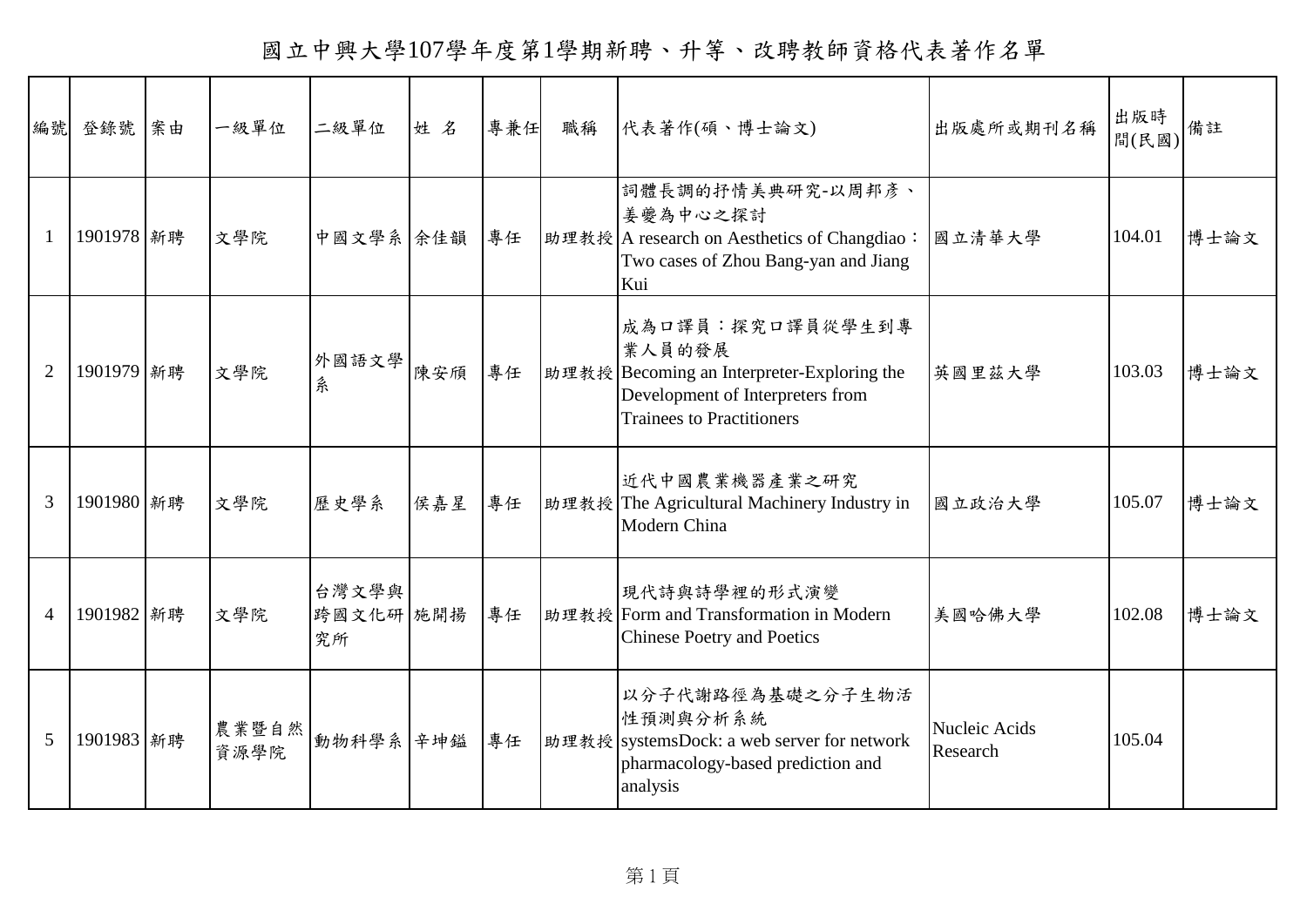國立中興大學107學年度第1學期新聘、升等、改聘教師資格代表著作名單

| 編號             | 登錄號        | 案由 | 一級單位                    | 二級單位                    | 姓名 | 專兼任      | 職稱  | 代表著作(碩、博士論文)                                                                                                                                                                                                        | 出版處所或期刊名稱                                                                  | 出版時<br>間(民國) | 備註 |
|----------------|------------|----|-------------------------|-------------------------|----|----------|-----|---------------------------------------------------------------------------------------------------------------------------------------------------------------------------------------------------------------------|----------------------------------------------------------------------------|--------------|----|
| 6              | 1901984 新聘 |    | 農業暨自然 生物產業機 林浩庭<br>資源學院 | 電工程學系                   |    | 專任       |     | 創新長行程非對稱性硬體迴路即時軌<br>跡氣壓伺服控制系統於變負載下之研<br>究<br>助理教授 A Novel Real-Time Path Servo Control<br>of a Hardware-in-the-Loop for a Large-<br>Stroke Asymmetric Rod-Less Pneumatic<br>System under Variable Loads             | <b>SENSORS</b>                                                             | 106.06       |    |
| $\overline{7}$ | 1901981 新聘 |    | 農業暨自然<br>資源學院           | 景觀與遊憩<br>碩士學位學 李盈潔<br>程 |    | 專案<br>專任 |     | 都市周邊地區景觀之生態系統服務:<br>台灣西部海岸平原農地景觀變遷對生<br>態系統服務之影響<br>助理教授 Ecosystem services in prei-urban<br>landscapes: The effects of agricultural<br>landscape change on ecosystem services<br>in Taiwan's western coastal plain | <b>LANDSCAPE AND</b><br><b>URBAN PLANNING</b>                              | 104.07       |    |
| 8              | 1901985 新聘 |    | 理學院                     | 應用數學系 涂瀞珽               |    | 專任       | 副教授 | 基於二維混合模型的馬可夫網絡應用<br>於人臉素描合成技術<br>Facial Sketch Synthesis Using 2D Direct<br><b>Combined Model-Based Face-Specific</b><br><b>Markov Network</b>                                                                      | <b>IEEE</b><br><b>TRANSACTIONS ON</b><br><b>IMAGE</b><br><b>PROCESSING</b> | 105.8        |    |
| 9              | 1901986 新聘 |    | 理學院                     | 應用數學系陳宏賓                |    | 專任       |     | 完全多部圖的線上可選數:演算法進<br>路<br>助理教授 On-Line Choice Number of Complete<br>Multipartite Graphs: an Algorithmic<br>Approach                                                                                                  | <b>ELECTRONIC</b><br><b>JOURNAL OF</b><br><b>COMBINATORICS</b>             | 104.01       |    |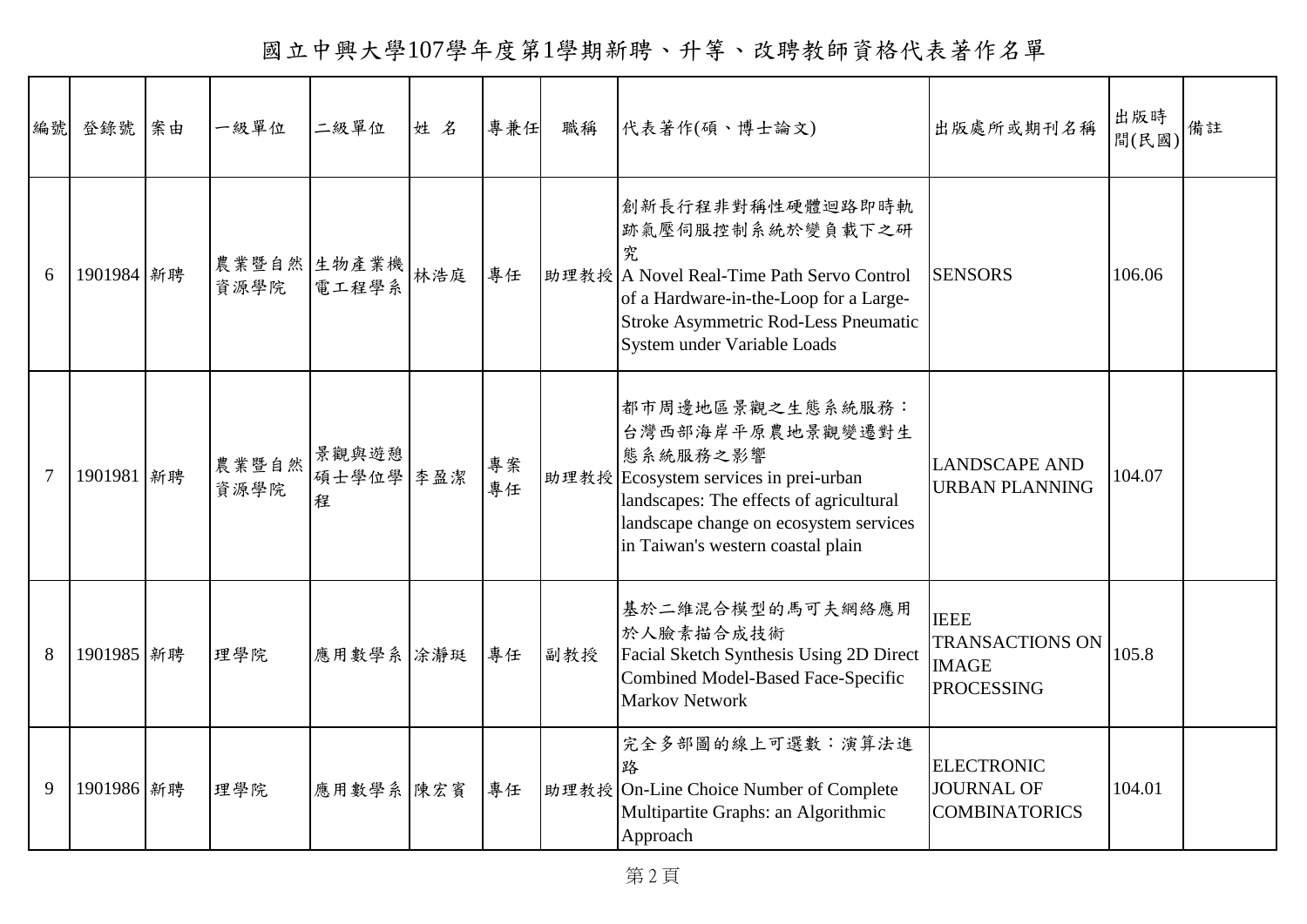國立中興大學107學年度第1學期新聘、升等、改聘教師資格代表著作名單

| 編號 | 登錄號        | 案由 | 一級單位 | 二級單位            | 姓名  | 專兼任 | 職稱   | 代表著作(碩、博士論文)                                                                                                                                                                                                                                                                                                                                                 | 出版處所或期刊名稱           | 出版時<br>間(民國) | 備註   |
|----|------------|----|------|-----------------|-----|-----|------|--------------------------------------------------------------------------------------------------------------------------------------------------------------------------------------------------------------------------------------------------------------------------------------------------------------------------------------------------------------|---------------------|--------------|------|
| 10 | 1901987 新聘 |    | 工學院  | 機械工程學<br>糸      | 李聯旺 | 專任  | 助理教授 | 非線性不確定動態系統的智慧切換自<br>適應控制<br>Intelligent switching adaptive control for COMPUTING<br>uncertain nonlinear dynamical systems                                                                                                                                                                                                                                    | <b>APPLIED SOFT</b> | 104.09       |      |
| 11 | 1901988 新聘 |    | 工學院  | 環境工程學<br>糸      | 吳向宸 | 專任  |      | 以功能性菌株探討薄膜生物反應槽中<br>SMP與生物膜積垢之形成機制並評估<br>二級訊號物質c-di-GMP與污泥生物膜<br>積垢潛力之相關性<br>Exploring the membrane biofouling<br>助理教授 mechanisms of soluble microbial product   國立中興大學<br>(SMP) and biofilm by functional bacteria<br>investigation and the relevance between<br>c-di-GMP concentration and biofilm-<br>fouling propensity in membrane<br>bioreactor (MBR). |                     | 102.07       | 博士論文 |
| 12 | 1901989 新聘 |    |      | 生命科學院 生命科學系 鄭任鈞 |     | 專任  | 助理教授 | 系統演化研究支持金蛛亞科之雌雄體<br>長二型性呈現無方向性且等速生長之<br>演化模式<br>Phylogeny suggests nondirectional and<br>isometric evolution of sexual size<br>dimorphism in argiopine spiders                                                                                                                                                                                               | <b>EVOLUTION</b>    | 103.10       |      |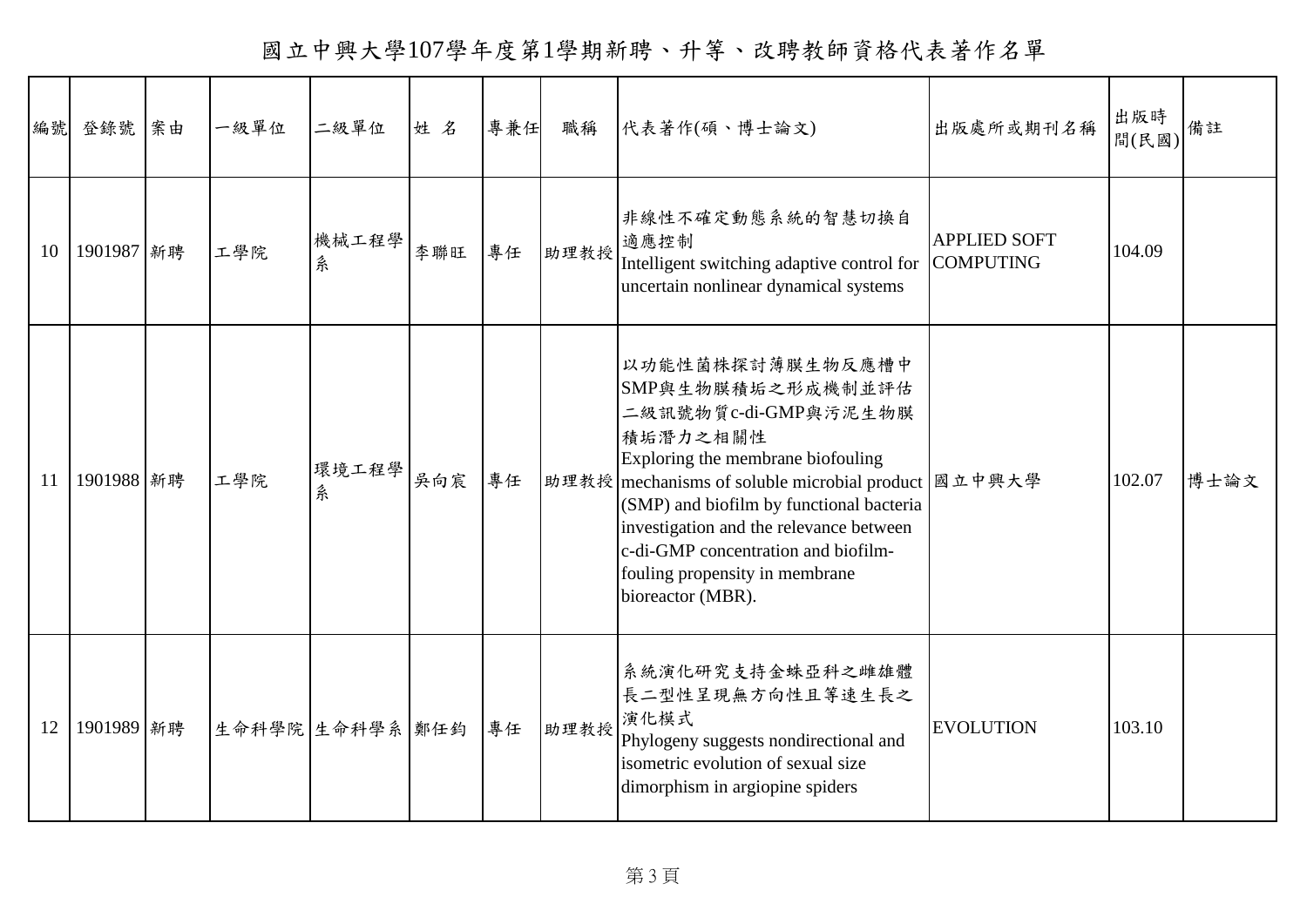國立中興大學107學年度第1學期新聘、升等、改聘教師資格代表著作名單

|    | 編號 登錄號 案由  | 一級單位 | 二級單位             | 姓名  | 專兼任 | 職稱   | 代表著作(碩、博士論文)                                                                                                                                                                                                                                                         | 出版處所或期刊名稱        | 出版時<br>間(民國) | 備註   |
|----|------------|------|------------------|-----|-----|------|----------------------------------------------------------------------------------------------------------------------------------------------------------------------------------------------------------------------------------------------------------------------|------------------|--------------|------|
| 13 | 1901990 新聘 | 獸醫學院 | 獸醫學系             | 陳光荻 | 專任  |      | 探討肌氨酸參與抗憂鬱作用之細胞機<br>制: Mtor訊息傳遞路徑的角色 Cellular<br>助理教授 mechanisms underlying the<br>antidepressant effects of sarcosine: role<br>of mTOR-dependent signaling pathway                                                                                                  | 中國醫藥大學           | 106.02       | 博士論文 |
| 14 | 1901991 新聘 | 獸醫學院 | 獸醫病理生<br>物學研究所   | 楊程堯 | 專任  | 助理教授 | 玻尿酸結合Mesalamine於三硝基苯磺<br>酸(TNBS)以腸內給藥誘發之大鼠發炎<br>症性腸炎具有保護作用<br>Combined Treatment with Hyaluronic<br><b>Acid and Mesalamine Protects Rats from</b><br><b>Inflammatory Bowel Disease Induced by</b><br>Intracolonic Administration of<br>Trinitrobenzene Sulfonic Acid | <b>MOLECULES</b> | 106.06       |      |
| 15 | 1901992 新聘 | 資源學院 | 農業暨自然 應用經濟學<br>糸 | 鄭佳宜 | 兼任  | 助理教授 | 農業產值、農業所得與農地使用效果<br>之探討:以臺灣為例之三篇論文集<br>Three Essays on the Impacts of Taiwan's<br>Agricultural Policy from the Aspects of<br><b>Agricultural Output Values, Revenues</b><br>and Farmland Use                                                                         | 國立臺灣大學           | 105.04       | 博士論文 |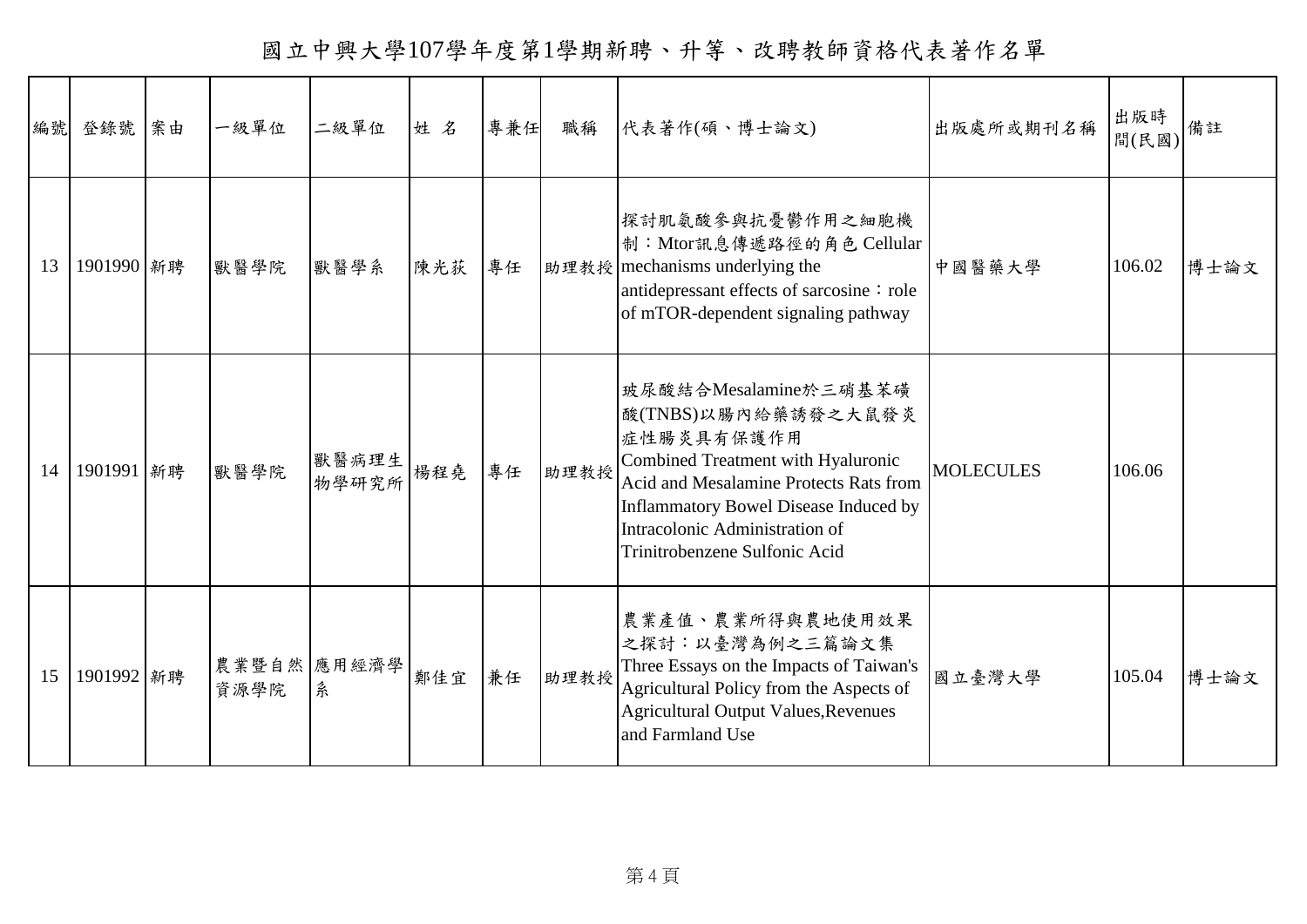國立中興大學107學年度第1學期新聘、升等、改聘教師資格代表著作名單

| 編號 | 登錄號        | 案由 | 一級單位 | 二級單位                           | 姓名  | 專兼任 | 職稱   | 代表著作(碩、博士論文)                                                                                                                                                          | 出版處所或期刊名稱                                                                                                               | 出版時<br>間(民國)         | 備註   |
|----|------------|----|------|--------------------------------|-----|-----|------|-----------------------------------------------------------------------------------------------------------------------------------------------------------------------|-------------------------------------------------------------------------------------------------------------------------|----------------------|------|
| 16 | 1901993 新聘 |    |      | 基因體暨生<br>生命科學院 物資訊學研 林慶雄<br>究所 |     | 兼任  | 副教授  | 探討不同血液嗜酸性白血球計數的肺<br>阻塞患者之吸入型皮脂類固醇效用<br>Effectiveness using higher inhaled<br>corticosteroid dosage in patients with<br>COPD by different blood eosinophilic<br>counts | <b>INTERNATIONAL</b><br><b>JOURNAL OF</b><br><b>CHRONIC</b><br><b>OBSTRUCTIVE</b><br><b>PULMONARY</b><br><b>DISEASE</b> | 105.09               |      |
| 17 | 1901994 新聘 |    | 法政學院 | 法律學系                           | 趙冠瑋 | 兼任  | 助理教授 | 中國混合式證券詐欺執法之比較法分<br>析<br>Compartative Analysis of Hybrid<br><b>Enforcement Securities Fraud in China</b>                                                              | 美國喬治城大學                                                                                                                 | 106.10               | 博士論文 |
| 18 | 1901995 新聘 |    | 體育室  |                                | 賈俊瀚 | 兼任  | 講師   | 不同支撐腿膝關節角度對輕艇競速加<br>拿大式艇划槳動作表現之影響                                                                                                                                     | 國立臺灣體育運動大<br>學                                                                                                          | 105.01               | 碩士論文 |
| 19 | 1901996 升等 |    | 文學院  | 歷史學系                           | 蔡宗憲 | 專任  | 副教授  | 1.梁陳之際健康的僧侶與寺院-以侯景<br>之亂為中心的考察<br>2.五至七世紀的攝山佛教與僧俗網絡                                                                                                                   | 1.新史學<br>2.臺灣師大歷史學報                                                                                                     | 1.106.09<br>2.105.06 |      |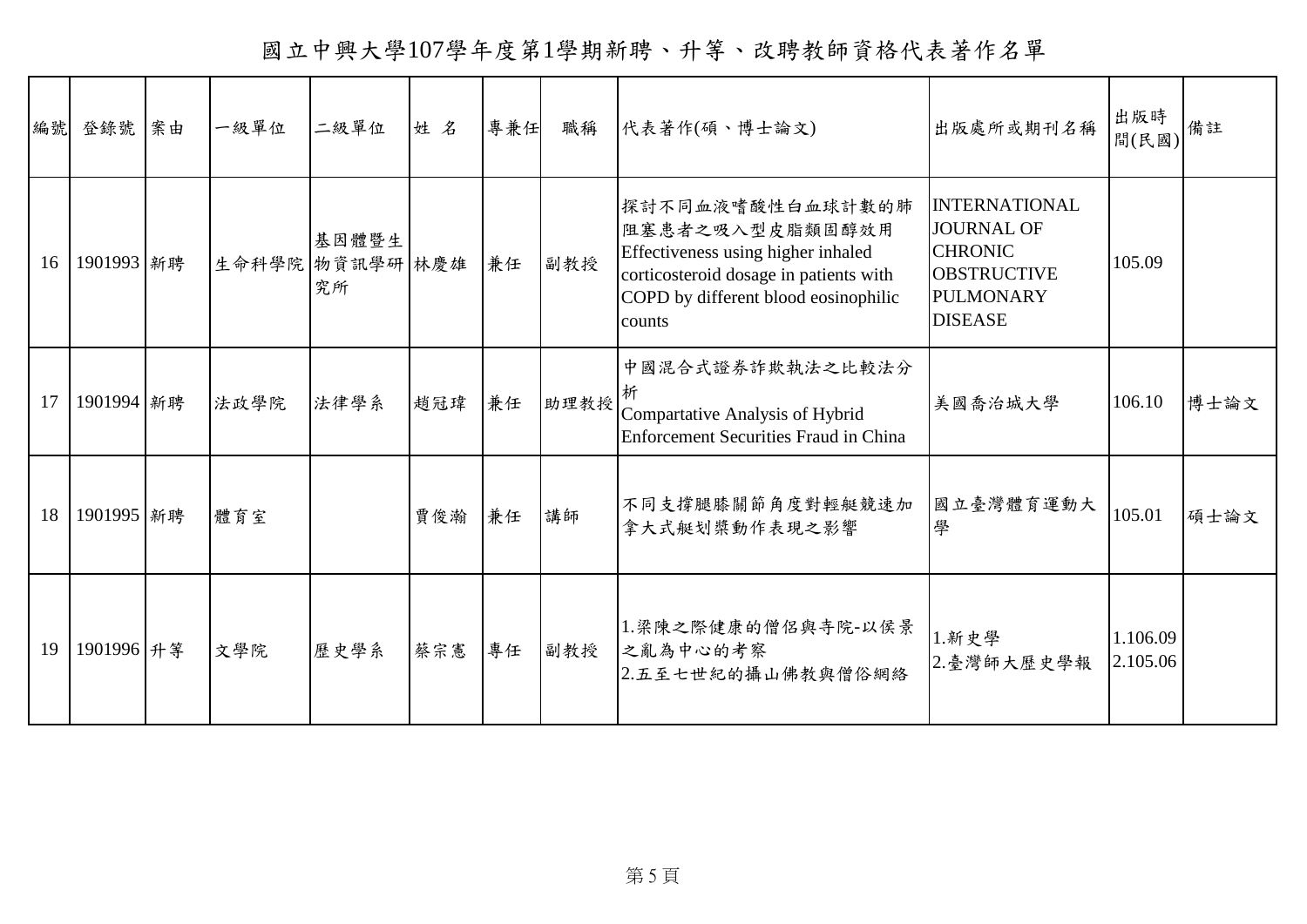國立中興大學107學年度第1學期新聘、升等、改聘教師資格代表著作名單

| 編號 | 登錄號        | 案由 | 一級單位          | 二級單位     | 姓名  | 專兼任 | 職稱  | 代表著作(碩、博士論文)                                                                                                                                                                                 | 出版處所或期刊名稱                          | 出版時<br>間(民國) | 備註 |
|----|------------|----|---------------|----------|-----|-----|-----|----------------------------------------------------------------------------------------------------------------------------------------------------------------------------------------------|------------------------------------|--------------|----|
| 20 | 1901997 升等 |    | 農業暨自然<br>資源學院 | 園藝學系     | 張正  | 專任  | 教授  | 火災後再現身的台灣原生細葉卷丹因<br>提供繁殖體進而可重新界定物種保育<br>之可能性<br>Re-emergence of Lilium callosum Sieb.<br>et Zucc. in Taiwan after a fire allows<br>propagation and renews the possibility of<br>conservation | <b>BOTANICAL</b><br><b>STUDIES</b> | 106.11       |    |
| 21 | 1901998 升等 |    | 農業暨自然<br>資源學院 | 園藝學系     | 黄三光 | 專任  | 副教授 | 小白菜及莧菜對升溫的差別反應<br>Differential Responses of Pak Choi and<br><b>Edible Amaranth to an Elevated</b><br>Temperature                                                                             | <b>HORTSCIENCE</b>                 | 107.02       |    |
| 22 | 1901999 升等 |    | 農業暨自然<br>資源學院 | 森林學系     | 曾喜育 | 專任  | 教授  | 地形效應對分佈臺灣北界的鵝鑾鼻蔓<br>榕物候影響<br>Topographic effect on the phenology of<br>Ficus pedunculosa var. mearnsii (Mearns REPORTS<br>fig) in its northern boundary distribution,<br>Taiwan              | <b>SCIENTIFIC</b>                  | 106.11       |    |
| 23 | 1902001 升等 |    | 農業暨自然<br>資源學院 | 動物科學系奉滋泰 |     | 專任  | 教授  | 桑葉對蛋雞生產表現及氧化壓力調控<br>之影響<br>Effects of mulberry leaves on production<br>performance and the potential<br>modulation of antioxidative status in<br>laying hens                                 | <b>Poultry Science</b>             | 106.05       |    |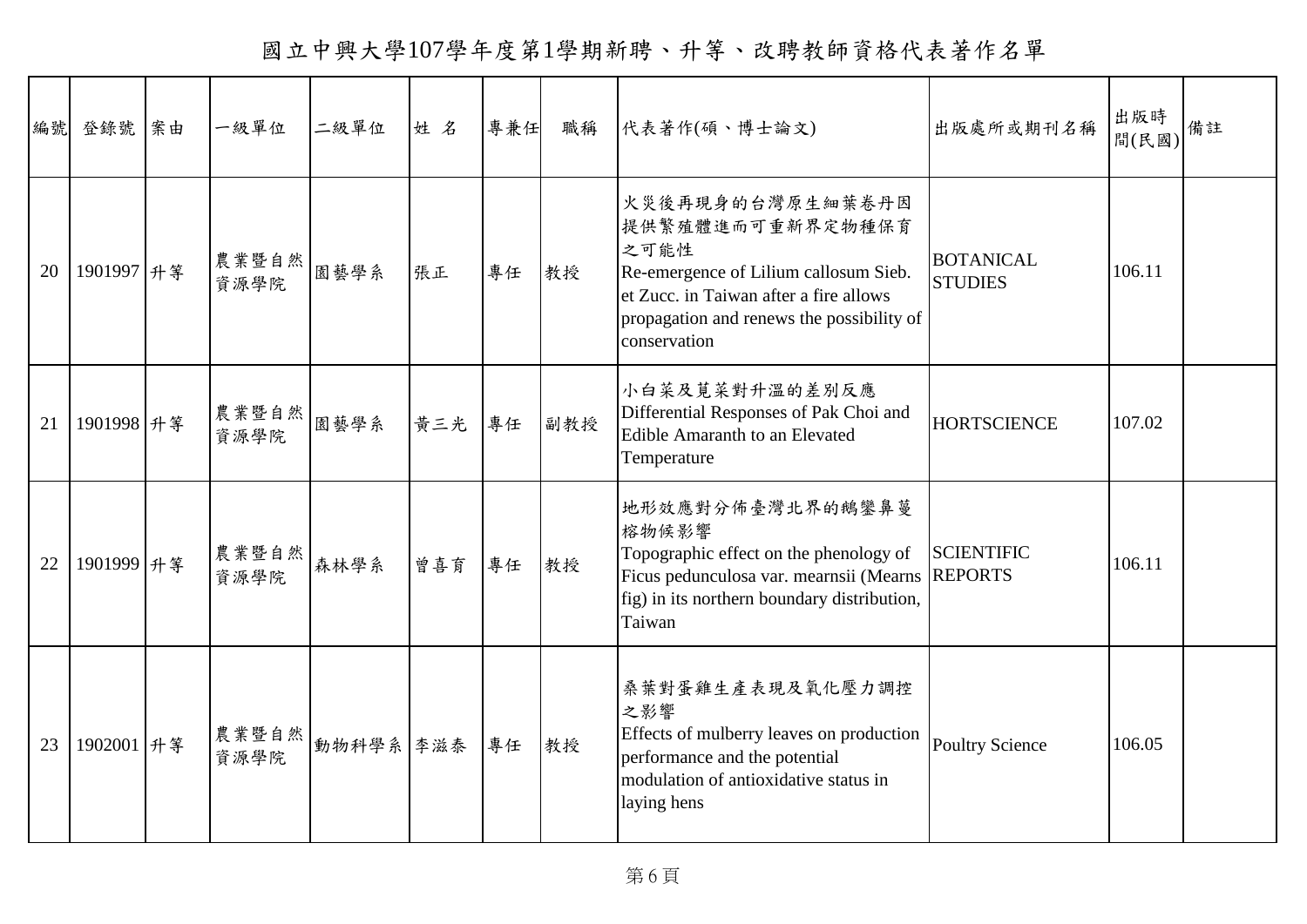國立中興大學107學年度第1學期新聘、升等、改聘教師資格代表著作名單

| 編號 | 登錄號        | 案由 | 一級單位 | 二級單位       | 姓名  | 專兼任 | 職稱  | 代表著作(碩、博士論文)                                                                                                                                                                                          | 出版處所或期刊名稱                                                                              | 出版時<br>間(民國) | 備註 |
|----|------------|----|------|------------|-----|-----|-----|-------------------------------------------------------------------------------------------------------------------------------------------------------------------------------------------------------|----------------------------------------------------------------------------------------|--------------|----|
| 24 | 1902000 升等 |    | 理學院  | 物理學系       | 陳惠玉 | 專任  | 教授  | 無內需反射器之穿反式藍相液晶顯模<br>態 Transflective BPIII mode with no<br>internal reflector                                                                                                                          | <b>LIQUID CRYSTALS</b>                                                                 | 106.04       |    |
| 25 | 1902003 升等 |    | 理學院  | 物理學系       | 陳坤麟 | 專任  | 副教授 | 一個以生物功能化磁性奈米粒子和磁<br>光法拉第效應為基礎的靈敏體外免疫<br>測定平台<br>A sensitive platform for in vitro<br>immunoassay based on biofunctionalized CHEMICAL<br>magnetic nanoparticles and magneto-<br>optical Faraday effect | <b>SENSORS AND</b><br><b>ACTUATORS B-</b>                                              | 106.11       |    |
| 26 | 1902002 升等 |    | 理學院  | 物理學系       | 黄文敏 | 專任  | 副教授 | 混合維度中費米子的庫伯配對行為<br>Fermion pairing in mixed-dimensional<br>atomic mixtures                                                                                                                            | PHYSICAL REVIEW<br>$\mathbf{A}$                                                        | 106.05       |    |
| 27 | 1902004 升等 |    | 理學院  | 統計學研究<br>所 | 沈宗荏 | 專任  | 教授  | 利用單一生態群落資料估計物種庫<br>Estimating species pools for a single<br>ecological assemblage                                                                                                                     | <b>BMC ECOLOGY</b>                                                                     | 106.12       |    |
| 28 | 1902005 升等 |    | 理學院  | 應用數學系 王雅書  |     | 專任  | 副教授 | Figa-Talamanca-Herz 代數間具正交可<br>加性及正交可乘性的算子結構<br>Orthogonally additive and multiplicative<br>maps between Figa-Talamanca-Herz<br>algebras                                                              | <b>JOURNAL OF</b><br><b>MATHEMATICAL</b><br><b>ANALYSIS AND</b><br><b>APPLICATIONS</b> | 107.03       |    |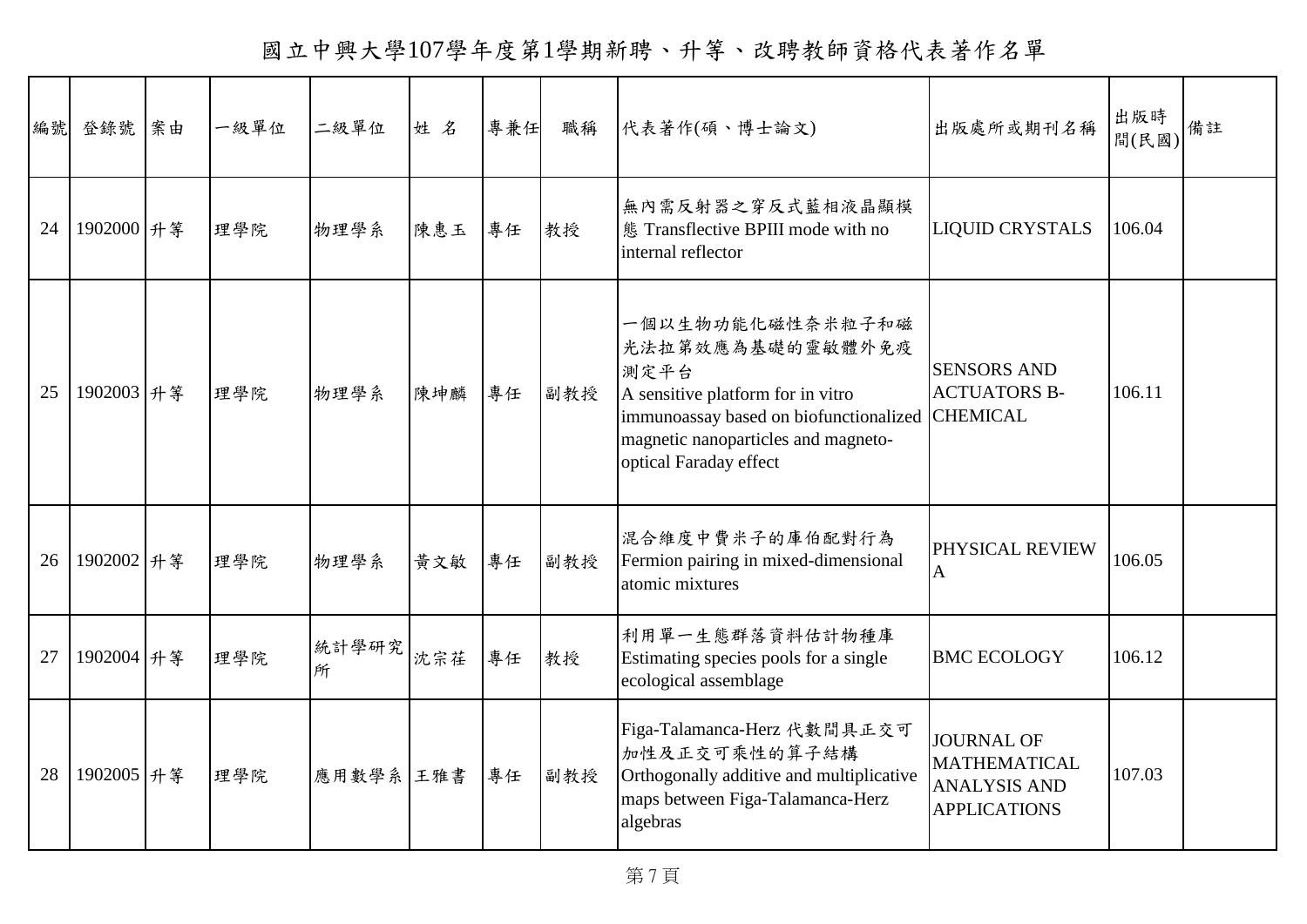國立中興大學107學年度第1學期新聘、升等、改聘教師資格代表著作名單

| 編號 | 登錄號        | 案由 | 一級單位 | 二級單位              | 姓名  | 專兼任 | 職稱  | 代表著作(碩、博士論文)                                                                                                                                      | 出版處所或期刊名稱                                                                                    | 出版時<br>間(民國) | 備註 |
|----|------------|----|------|-------------------|-----|-----|-----|---------------------------------------------------------------------------------------------------------------------------------------------------|----------------------------------------------------------------------------------------------|--------------|----|
| 29 | 1902006 升等 |    | 理學院  | 應用數學系 謝博文         |     | 專任  | 副教授 | 一種自適應擴散變分影像去噪之正則<br>化模型<br>A regularization model with adaptive<br>diffusivity for variational image<br>denoising                                 | <b>SIGNAL</b><br><b>PROCESSING</b>                                                           | 106.12       |    |
| 30 | 1902007 升等 |    | 工學院  | 土木工程學<br>糸        | 蔡祁欽 | 專任  | 教授  | 邊坡穩定分析中快速評估深層與淺層<br>破壞之降伏加速度<br><b>Immediate Estimation of Yield</b><br>Acceleration for Shallow and Deep<br>Failures in Slope-Stability Analyses | <b>INTERNATIONAL</b><br><b>JOURNAL OF</b><br><b>GEOMECHANICS</b>                             | 106.07       |    |
| 31 | 1902008 升第 |    | 院    | 電機資訊學 通訊工程研<br>究所 | 陳後守 | 專任  | 教授  | 非互斥區塊分割之部分傳輸序列術應<br>用於M進制正交振幅調變之正交分頻<br>多工系統<br>A PTS Technique With Non-Disjoint<br>Sub-Block Partitions in M-QAM OFDM<br><b>Systems</b>         | <b>IEEE</b><br>TRANSACTIONS ON 107.03<br><b>BROADCASTING</b>                                 |              |    |
| 32 | 1902009 升等 |    | 院    | 電機資訊學 電機工程學<br>糸  | 吳崇賓 | 專任  | 副教授 | 極低複雜度區塊基礎之車道偵測與偏<br>移警示系統<br><b>Ultra-low Complexity Block-based Lane</b><br>Detection and Departure Warning<br>System                            | <b>IEEE</b><br><b>TRANSACTIONS ON</b><br><b>Circuits and Systems</b><br>for Video Technology | 107.02接受     |    |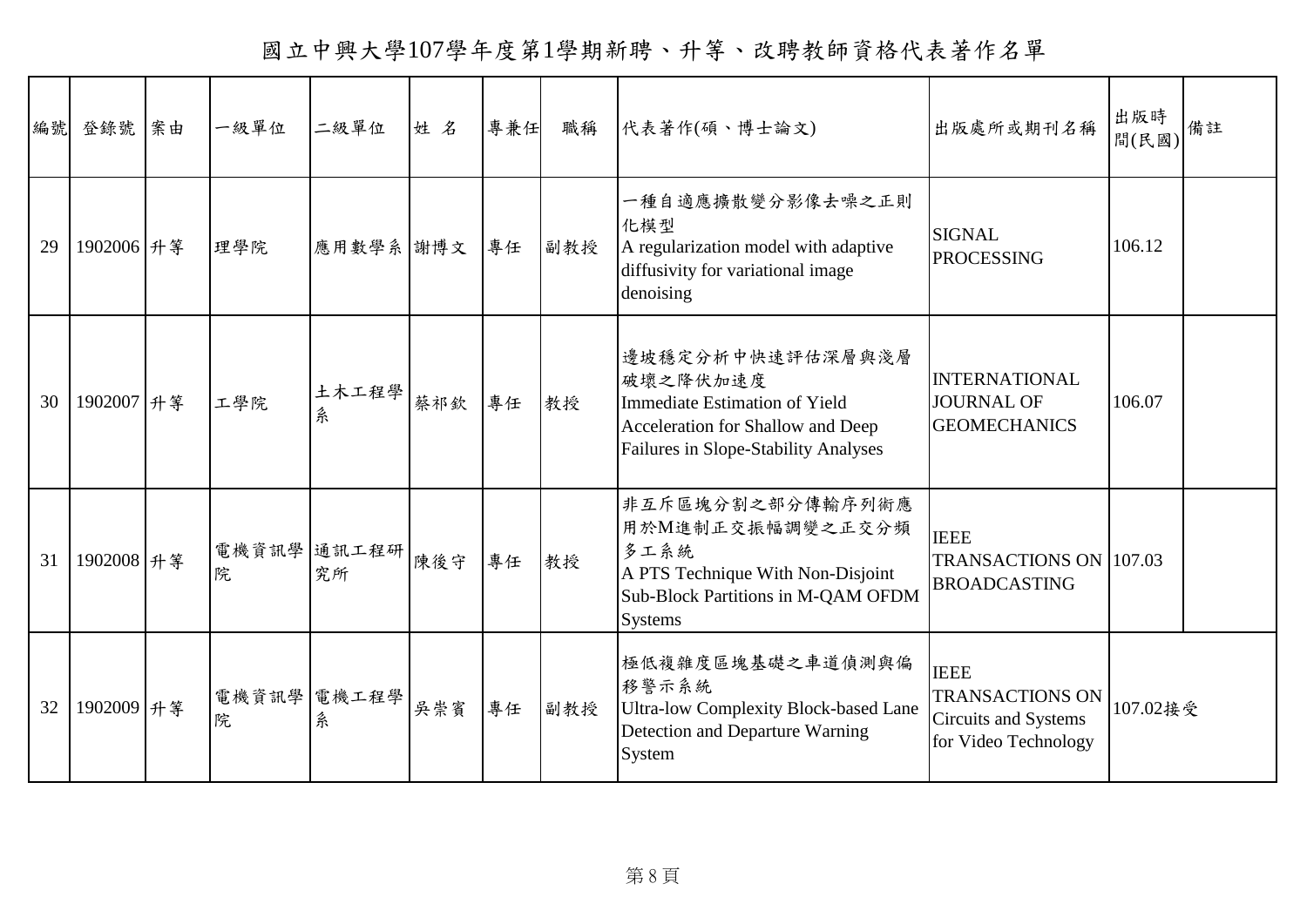國立中興大學107學年度第1學期新聘、升等、改聘教師資格代表著作名單

| 編號 | 登錄號        | 案由 | 一級單位 | 二級單位           | 姓名  | 專兼任 | 職稱  | 代表著作(碩、博士論文)                                                                                                                                                                                                                                                                                                                    | 出版處所或期刊名稱                                                                                                                      | 出版時<br>間(民國)                 | 備註 |
|----|------------|----|------|----------------|-----|-----|-----|---------------------------------------------------------------------------------------------------------------------------------------------------------------------------------------------------------------------------------------------------------------------------------------------------------------------------------|--------------------------------------------------------------------------------------------------------------------------------|------------------------------|----|
| 33 | 1902010 升等 |    | 獸醫學院 | 獸醫病理生<br>物學研究所 | 林以樂 | 專任  | 副教授 | 修復腹根可在頸神經根損傷同時得到<br>運動及感覺功能之恢復<br>Repairing the ventral root is sufficient for LIFE SCIENCES<br>simultaneous motor and sensory recovery<br>in multiple complete cervical root<br>transection injuries                                                                                                                           |                                                                                                                                | 103.06                       |    |
| 34 | 1902011 升等 |    | 管理學院 | 資訊管理學<br>糸     | 陳佳楨 | 專任  | 教授  | 1.探討影響使用者觀看直播之因素:<br>以沉浸、娛樂性、社交互動、偶像崇<br>拜觀點<br>What drives live-stream usage intention?<br>The perspectives of flow, entertainment,<br>social interaction, and endorsement<br>2.探討影響使用者手遊內購之因素:<br>以認知價值、忠誠度觀點<br>What drives in-app purchase intention for<br>mobile games? An examination of<br>perceived values and loyalty | <b>1.TELEMATICS AND</b><br><b>INFORMATICS</b><br>2.ELECTRONIC<br><b>COMMERCE</b><br><b>RESEARCH AND</b><br><b>APPLICATIONS</b> | 1.107.04<br>2.105.03<br>$-4$ |    |
| 35 | 1902012 升等 |    | 教務處  | 通識教育中<br>心     | 廖瑩芝 | 專任  | 副教授 | 華山事件的空間與記憶<br>Space and Memory in the Huashan Event                                                                                                                                                                                                                                                                             | 淡江評論                                                                                                                           | 104.06                       |    |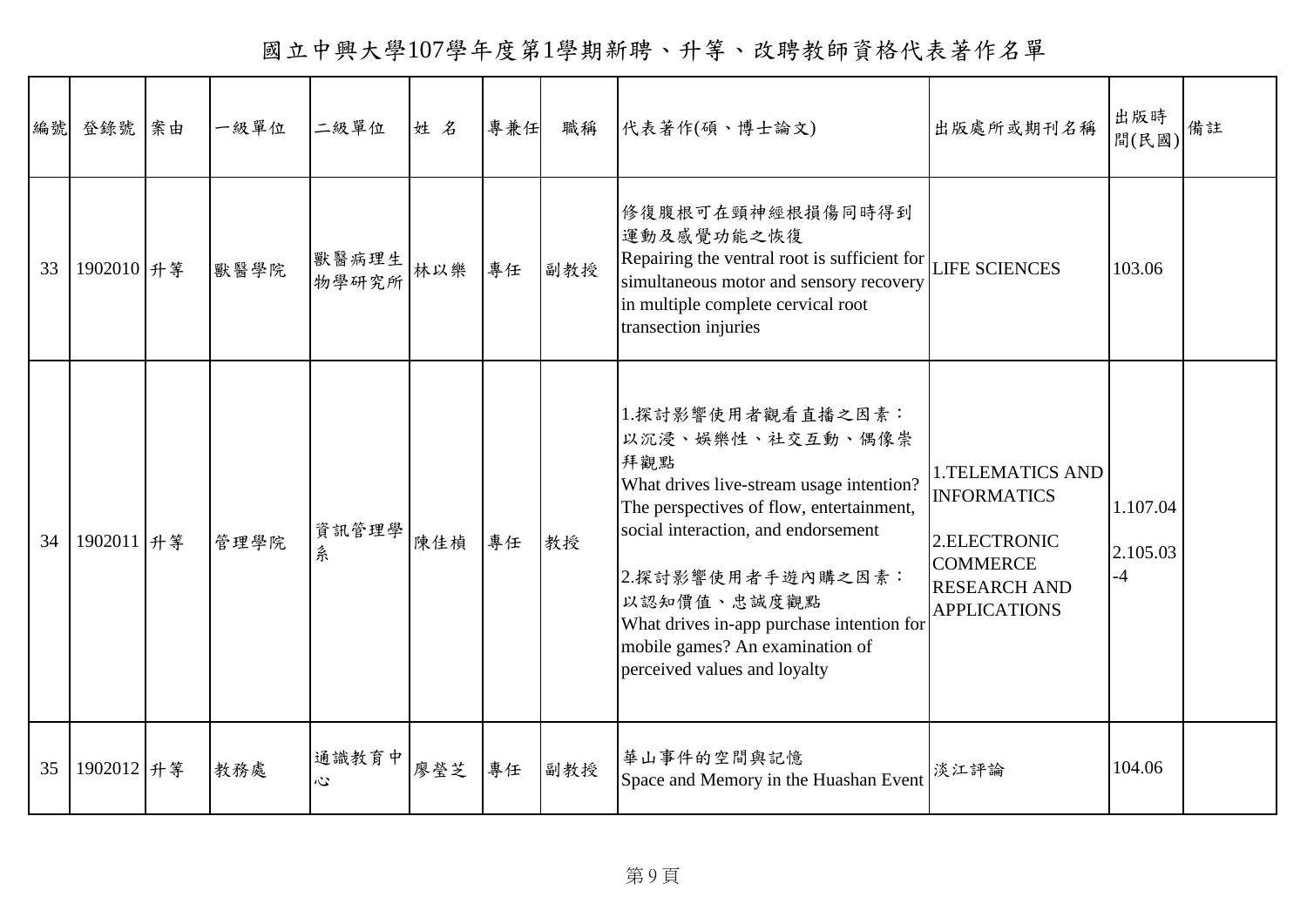國立中興大學107學年度第1學期新聘、升等、改聘教師資格代表著作名單

| 編號 | 登錄號 案由     | 一級單位 | 二級單位                           | 姓名  | 專兼任 | 職稱 | 代表著作(碩、博士論文)                                                                                                                                                                                         | 出版處所或期刊名稱                                                                                  | 出版時<br>間(民國) | 備註   |
|----|------------|------|--------------------------------|-----|-----|----|------------------------------------------------------------------------------------------------------------------------------------------------------------------------------------------------------|--------------------------------------------------------------------------------------------|--------------|------|
| 36 | 1902013 新聘 | 文學院  | 外國語文學<br>系進修學士 林宜群<br>班        |     | 兼任  | 講師 | 重新檢視彼得·凱利小說《奧斯卡與<br>露辛達》中之十九世紀澳洲歷史<br>Nineteenth-century Australia Retold in<br>Peter Carey's Oscar and Lucinda                                                                                      | 國立中興大學                                                                                     | 105.07       | 碩士論文 |
| 37 | 1902014 新聘 | 工學院  | 生醫工程研<br>究所                    | 林詠凱 | 兼任  | 教授 | 可原位聚合水膠結合豬血液血小板濃<br>厚血漿在角膜上皮重建的應用<br>In situ polymerizable hydrogel<br>incorporated with specific pathogen-free<br>porcine platelet-rich plasma for the<br>reconstruction of the corneal endothelium | <b>JOURNAL OF THE</b><br><b>TAIWAN INSTITUTE</b><br><b>OF CHEMICAL</b><br><b>ENGINEERS</b> | 106.09       |      |
| 38 | 1902015 新聘 |      | 基因體暨生<br>生命科學院 物資訊學研 蕭自宏<br>究所 |     | 兼任  |    | 差異性網絡分析揭示荷爾蒙相關癌症<br>中受雌激素受體調節之全基因調控網<br>助理教授 络 Differential network analysis reveals<br>the genome-wide landscape of estrogen<br>receptor modulation in hormonal cancers                             | <b>SCIENTIFIC</b><br><b>REPORTS</b>                                                        | 105.05       |      |
| 39 | 1902016 新聘 | 管理學院 |                                | 林孟玲 | 兼任  |    | 助理教授 智慧創作專用權之性質與使用倫理                                                                                                                                                                                 | 科技法學評論                                                                                     | 104.06       |      |